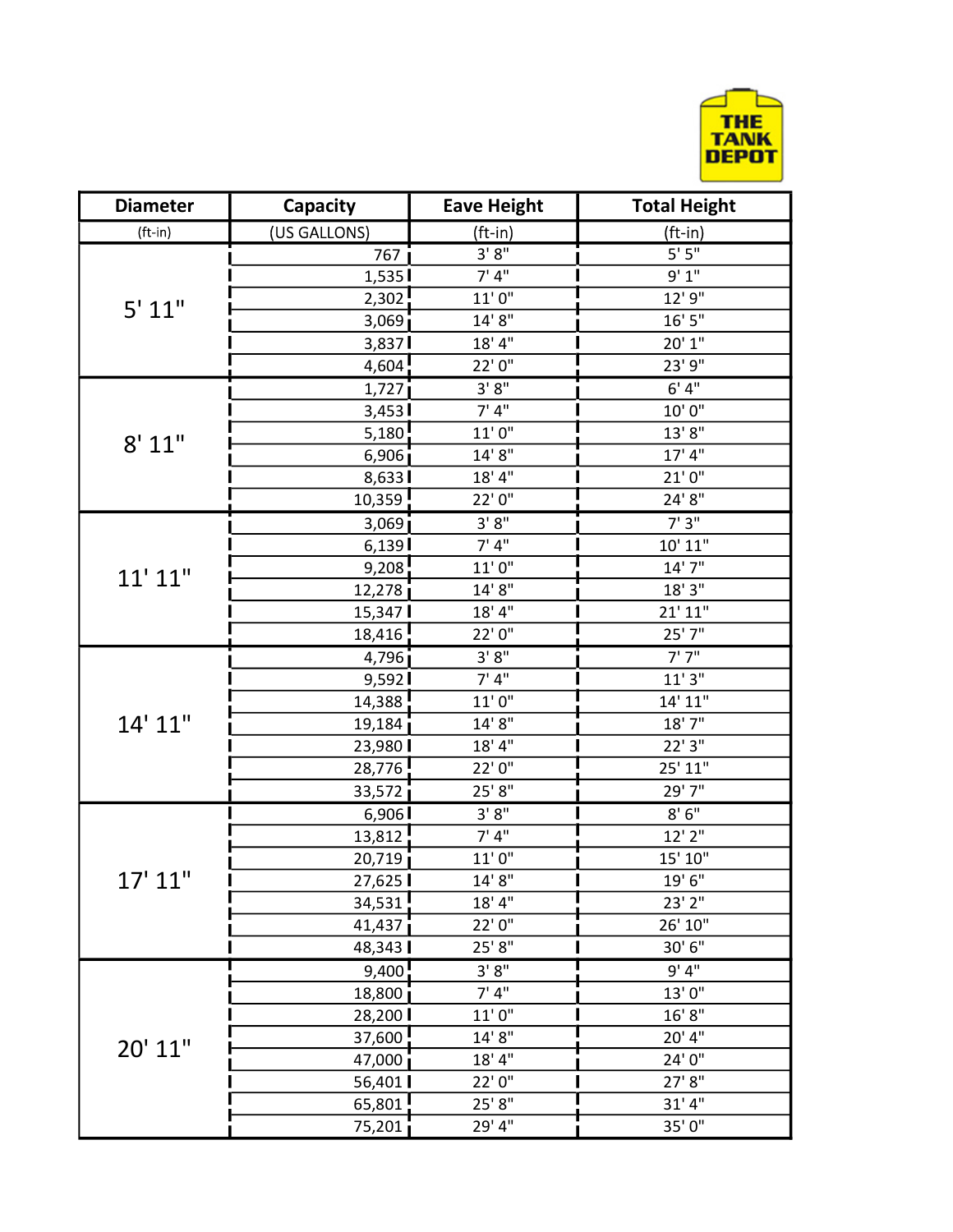| <b>Diameter</b> | <b>Capacity</b>       | <b>Eave Height</b>           | <b>Total Height</b>          |
|-----------------|-----------------------|------------------------------|------------------------------|
| $(ft-in)$       | (US GALLONS)          | <u>(ft-in)</u>               | (ft-in)                      |
| 23' 10"         | 12,278                | 3'8''                        | 10' 2"                       |
|                 | 24,555                | 7' 4''                       | 13' 10"                      |
|                 | 36,833                | 11'0''                       | 17'6''                       |
|                 | 49,111                | 14'8''                       | 21'2"                        |
|                 | 61,388                | 18'4"                        | 24' 10"                      |
|                 | 73,666 <mark>!</mark> | 22'0"                        | 28'6"                        |
|                 | 85,944                | 25'8"                        | 32' 2"                       |
|                 | 98,221                | 29' 4"                       | 35' 10"                      |
|                 | 15,539                | 3'8''                        | 11'1''                       |
|                 | 31,078                | 7' 4''                       | 14' 9"                       |
|                 | 46,617                | $11'0''$                     | $18'$ $5''$                  |
|                 | 62,156                | 14'8''                       | 22'1"                        |
| 26' 10"         | 77,695                | 18' 4''                      | 25' 9"                       |
|                 | 93,234                | 22'0"                        | 29'5''                       |
|                 | 108,772               | 25'8"                        | 33' 1"                       |
|                 | 124,311               | 29' 4"                       | 36' 9"                       |
|                 | 139,850               | 33'0"                        | 40' 5"                       |
|                 | 19,184                | 3'8''                        | 11'11"                       |
|                 | 38,368                | 7' 4''                       | $15'$ $7''$                  |
|                 | 57,552                | $11^\circ\,0^{\prime\prime}$ | 19' 3"                       |
| 29' 10"         | 95,919                | $18'$ $4"$                   | $26^\circ\,7^\circ$          |
|                 | 115,103               | 22'0"                        | 30' 3"                       |
|                 | 134,287               | 25' 8''                      | 33' 11"                      |
|                 | 153,471               | 29' 4"                       | 37'7"                        |
|                 | 172,655               | 33'0"                        | 41'3"                        |
| 32' 10"         | 23,212                | 3' 8''                       | $12'$ 4"                     |
|                 | $46,425$ !            | 7'4"                         | $16^\circ\,0^{\prime\prime}$ |
|                 | 69,637                | 11'0''                       | 19' 8"                       |
|                 | $92,850$ j            | 14' 8''                      | 23' 4"                       |
|                 | 139,275               | 22' 0"                       | 30' 8"                       |
|                 | 162,487               | 25' 8"                       | 34' 4"                       |
|                 | 185,700               | 29' 4"                       | 38'0"                        |
|                 | 208,912               | 33'0"                        | $41^\circ\,8^\circ$          |
|                 | 27,625                | 3'8''                        | $13'\overline{2''}$          |
|                 | 55,249                | 7'4"                         | $16'$ $10"$                  |
| 35' 10"         | 82,874                | $11^\circ\,0^{\prime\prime}$ | $20^{\circ}$ $6^{\circ}$     |
|                 | 110,499               | 14' 8''                      | 24' 2"                       |
|                 | 138,124               | $18'$ 4"                     | 27' 10"                      |
|                 | 165,748               | 22" 0""                      | $31"$ $6""$                  |
|                 | 193,373               | 25' 8"                       | 35' 2"                       |
|                 | 220,998               | 29' 4"                       | 38' 10"                      |
|                 | 248,623               | 33' 0"                       | 42' 6"                       |